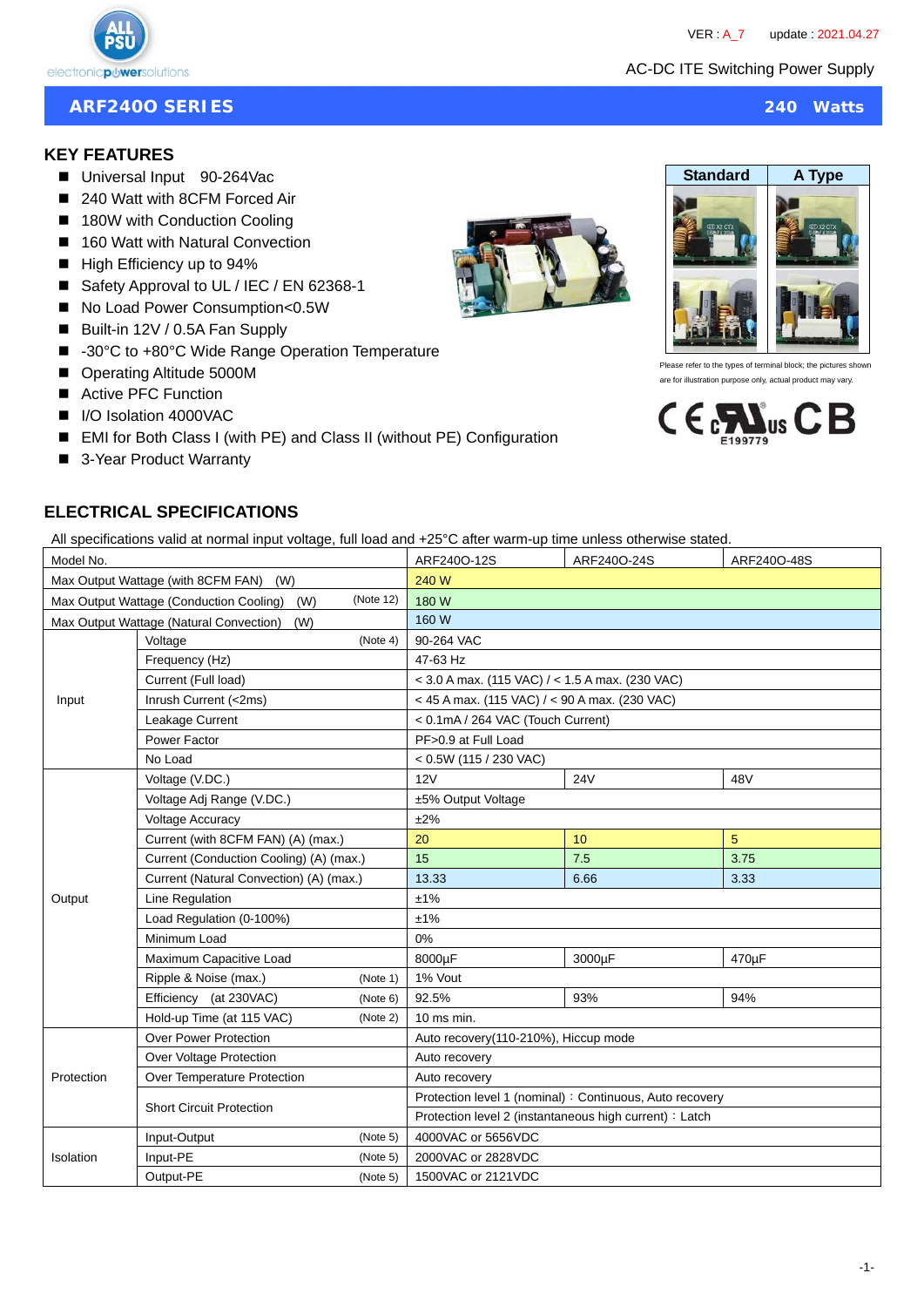

**ARF240O SERIES 240 Watts**

# **ELECTRICAL SPECIFICATIONS**

All specifications valid at normal input voltage, full load and +25°C after warm-up time unless otherwise stated.

| Model No.   |                                | ARF240O-12S                          | ARF240O-24S                                                                           | ARF240O-48S |                                                                           |  |  |
|-------------|--------------------------------|--------------------------------------|---------------------------------------------------------------------------------------|-------------|---------------------------------------------------------------------------|--|--|
|             | <b>Operating Temperature</b>   |                                      | -30°C+80°C (with derating)                                                            |             |                                                                           |  |  |
|             | Storage Temperature            |                                      | $-30^{\circ}$ C $+80^{\circ}$ C                                                       |             |                                                                           |  |  |
|             | <b>Temperature Coefficient</b> |                                      | $±0.05\%$ /°C                                                                         |             |                                                                           |  |  |
|             | Altitude During Operation      |                                      | 5000m                                                                                 |             |                                                                           |  |  |
| Environment | Humidity                       |                                      | 20~90% RH                                                                             |             |                                                                           |  |  |
|             | <b>MTBF</b>                    |                                      | >250,000 h @ 25°C (MIL-HDBK-217F, Notice 1)                                           |             |                                                                           |  |  |
|             | Vibration                      |                                      |                                                                                       |             | IEC60068-2-6 (10~500Hz, 2G 10min./1cycle, 60min. each along X, Y, Z axes) |  |  |
|             | <b>Shock</b>                   |                                      | IEC60068-2-27 (Acceleration:50G ; pulse duration:11ms ; Filter:500Hz)                 |             |                                                                           |  |  |
|             | Dimensions (L x W x H)         |                                      | $4.02 \times 2.05 \times 1.09$ Inches (101.9 x 52.1 x 27.6 mm) Tolerance $\pm 0.5$ mm |             |                                                                           |  |  |
| Physical    | Weight                         |                                      | 220q                                                                                  |             |                                                                           |  |  |
|             | <b>Cooling Method</b>          |                                      | Natural Convection / Conduction Cooling / 8CFM FAN                                    |             |                                                                           |  |  |
| Safety      | Approval                       | UL 60950-1,<br>UL / IEC / EN 62368-1 |                                                                                       |             |                                                                           |  |  |
| Parameter   | Standards & Level              |                                      | Performance                                                                           |             |                                                                           |  |  |
| EMI         | Conducted                      | (Note 6)                             | EN55032                                                                               |             | Class B                                                                   |  |  |
|             | Radiated                       | (Note 6)                             | EN55032                                                                               |             | Class I Class B / Class II Class A                                        |  |  |
| Harmonic    | Harmonic currents              |                                      | EN61000-3-2 (Full Load)                                                               |             | Class A                                                                   |  |  |
|             | EN 55035                       |                                      |                                                                                       | Α           |                                                                           |  |  |
|             | <b>ESD</b>                     |                                      | IEC 61000-4-2 Air ± 8KV, Contact ± 4KV                                                |             | Α                                                                         |  |  |
|             | <b>RS</b>                      |                                      | IEC 61000-4-3 3V/m                                                                    |             | Α                                                                         |  |  |
| <b>EMS</b>  | EFT/B                          |                                      | IEC 61000-4-4 ± 1KV, ± 2KV(L/N-PE)                                                    |             | A                                                                         |  |  |
|             | Surge                          |                                      | IEC 61000-4-5 ± 1KV, ± 2KV(L/N-PE)                                                    |             | Α                                                                         |  |  |
|             | <b>CS</b>                      |                                      | IEC 61000-4-6 3Vrms                                                                   |             | A                                                                         |  |  |
|             | <b>PFMF</b>                    |                                      | IEC 61000-4-8 1A/m                                                                    |             | A                                                                         |  |  |

# **NOTE**

- 1. Ripple & Noise are measured at 20MHz of bandwidth with 0.1uF & 47uF parallel capacitor.
- 2. Hold-up Time measured at 90% Vout.
- 3. Fan Supply=12V/0.5A (max) for driving a fan..
- 4. Please check the derating curve for more details.
- 5. Strongly recommend to conduct this test with DC Voltage. If customer wishes to test with AC Voltage, please disconnect all Y-Capacitors from Arch power supply.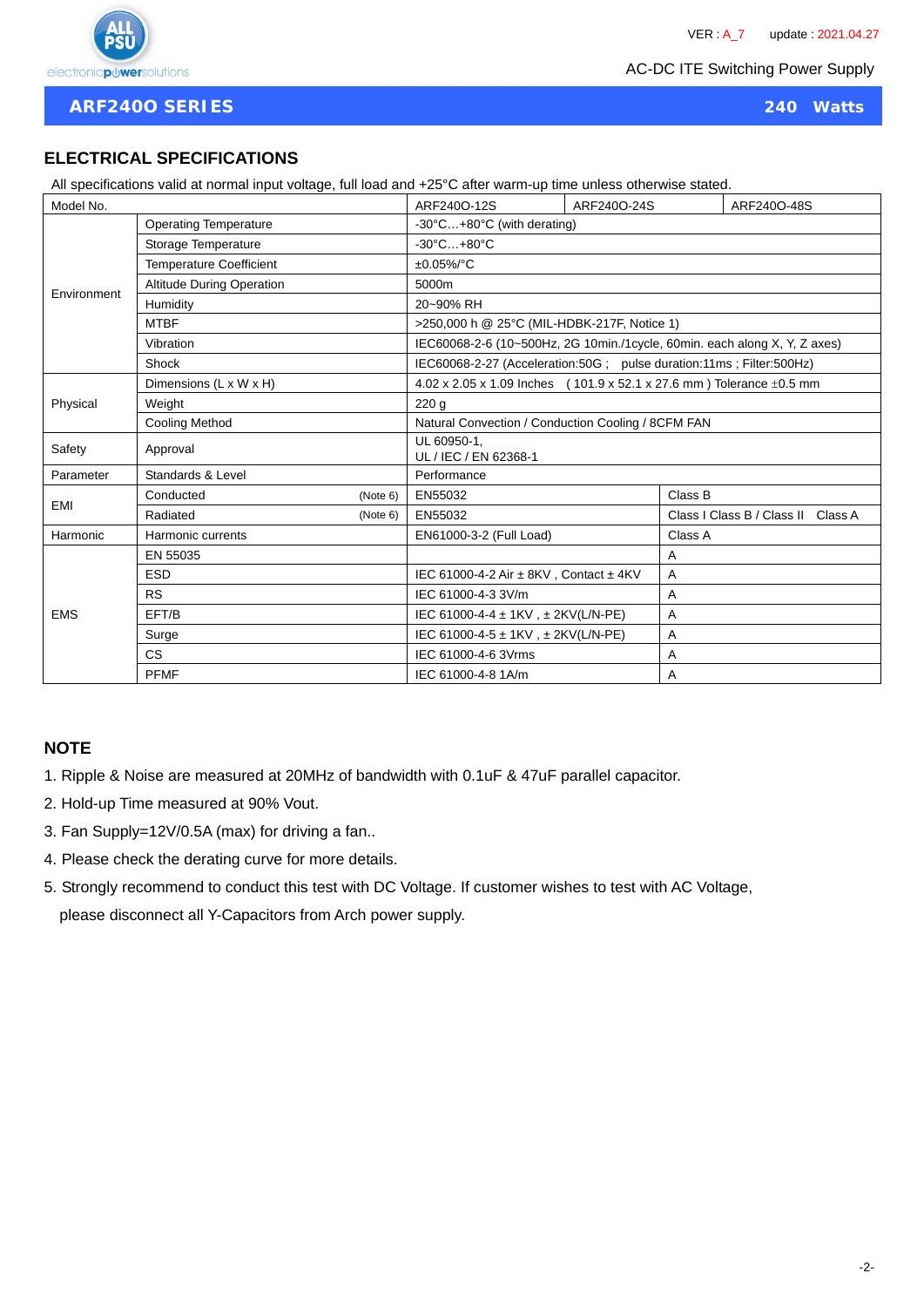

**ARF240O SERIES 240 Watts**

#### **NOTE**



(After 30 minutes of burn-in)

7. The FAN supply is designed to serve as the source of the additive external fan for the cooling of the power supply, enabling the full load delivery and assuring the best life span of the product. Please do not use this FAN supply to drive other devices.

| For 12S, 24S, 48S |           |            |            |  |  |  |
|-------------------|-----------|------------|------------|--|--|--|
| Main              | FAN       |            | <b>FAN</b> |  |  |  |
| Output            | Voltage   | Voltage    | Voltage    |  |  |  |
| Power             | (at 0.1A) | (at 0.25A) | (at 0.5A)  |  |  |  |
| 25%               | 12.1V     | 11.8V      | 11.5V      |  |  |  |
| 50%               | 12.2V     | 11.9V      | 11.7V      |  |  |  |
| 75%               | 12.3V     | 12.0V      | 11.8V      |  |  |  |
| 100%              | 12.5V     | 12.2V      | 11.9V      |  |  |  |

- 8. Please secure the power supply unit to your metal case by using the four screw holes in the corners for either Class I or Class II equipment.
- 9. The ambient temperature derating of 3.5 /1000m with fanless models and of 5 /1000m with fan models for operating altitude higher than 2000m(6500ft).

10. At least 15mm insulation distance on the bottom of the unit should be kept and a Mylar film should be added between the unit and the system.

11. **CAUTION: Double pole, neutral fusing. Disconnect mains before servicing.**

**(ATTENTION : 2 poles avec fusible sur le neutre. Deconnecter le secteur avant intervention.)**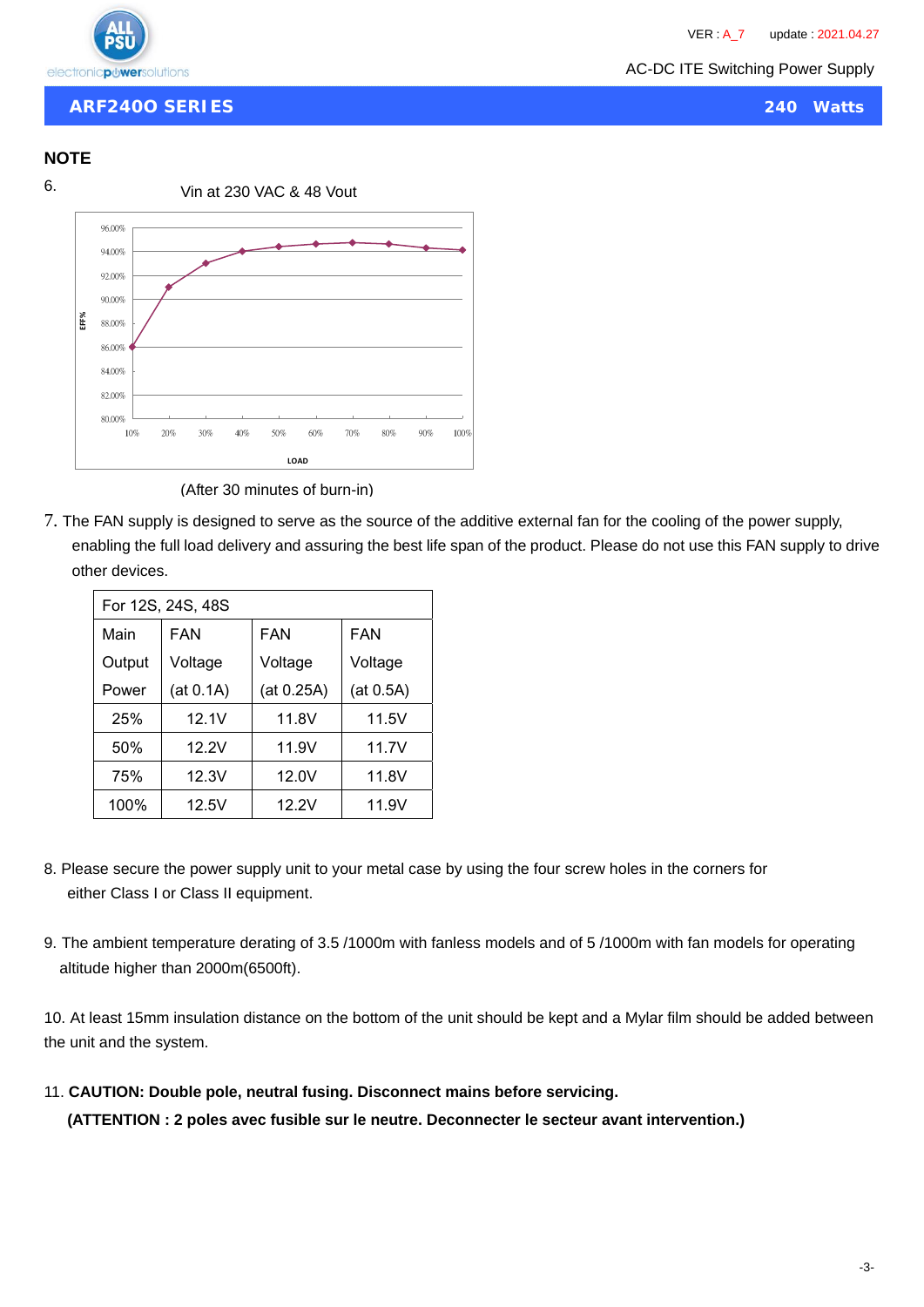



# **ARF240O SERIES 240 Watts**

# **NOTE**

12.

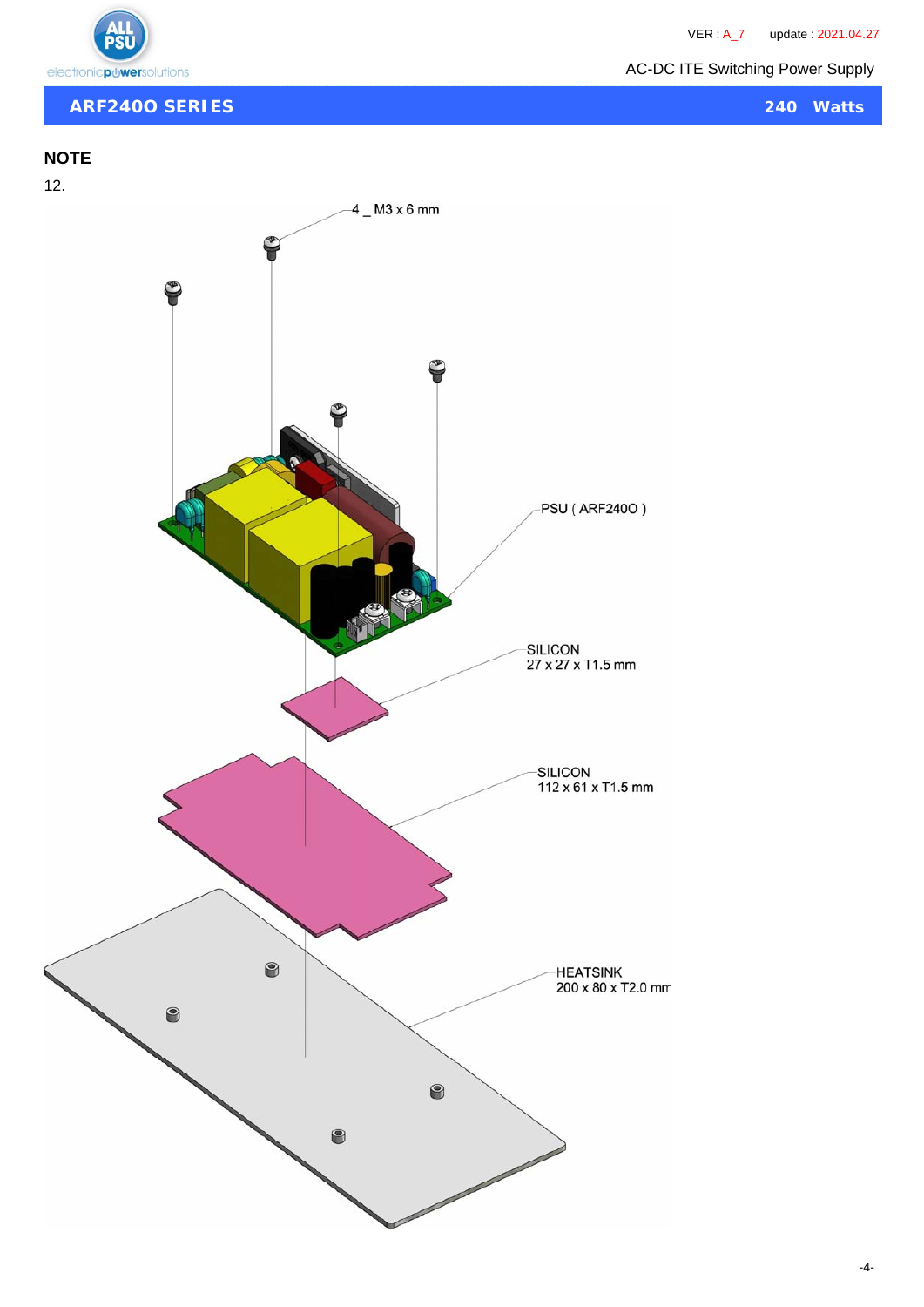

PS

### **ARF240O SERIES 240 Watts**

# **DERATING**

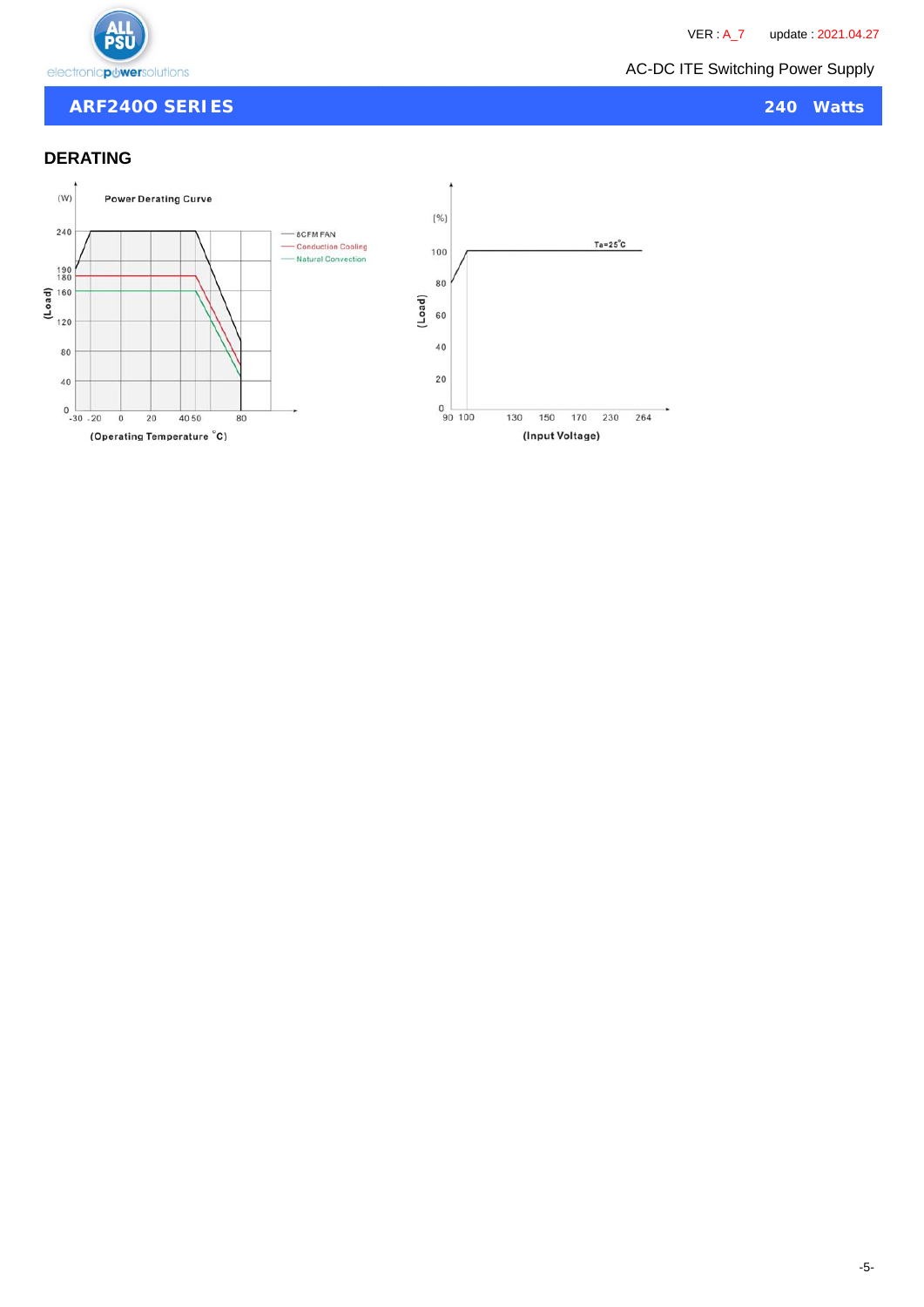

### **ARF240O SERIES 240 Watts**

# **MECHANICAL DIMENSIONS ( Top View )**

# **Standard**





Please refer to the types of terminal block; the pictures shown are for illustration purpose only, actual product may vary.

| <b>Brands</b> |           |                                 | Alex                             | <b>JST</b>               |                 |  |
|---------------|-----------|---------------------------------|----------------------------------|--------------------------|-----------------|--|
| PIN#          | Single    | Mating<br><b>Housing</b>        | <b>Terminal</b>                  | Mating<br><b>Housing</b> | <b>Terminal</b> |  |
|               | AC IN(N)  |                                 | 96T series                       | VHR-3N                   | SVH-41T-P1.1    |  |
| 2             | NO PIN    | 9396-3                          |                                  |                          |                 |  |
| 3             | AC IN (L) |                                 |                                  |                          |                 |  |
| 4             | +DC OUT   | Terminal:                       |                                  |                          |                 |  |
| 5             | -DC OUT   | Torque to 8 lbs-in(90 cNm) max. | M3.5 Pan HD screw in 2 positions |                          |                 |  |
| 6             | PE.       |                                 |                                  |                          |                 |  |

| <b>Connector Pin (FAN)</b> |               |                                 |                 |                   |                    |  |  |  |
|----------------------------|---------------|---------------------------------|-----------------|-------------------|--------------------|--|--|--|
|                            | <b>Brands</b> |                                 | Cherng Weei     | JST               |                    |  |  |  |
| PIN#                       | Single        | <b>Mating</b><br><b>Housing</b> | <b>Terminal</b> | Mating<br>Housing | <b>Terminal</b>    |  |  |  |
| F <sub>1</sub>             | +AUX OUT      | CX-H20-02                       | $CP- T20B$      | PHR-2             | SPH-002T-          |  |  |  |
| F <sub>2</sub>             | -AUX OUT      |                                 |                 |                   | P <sub>0.5</sub> L |  |  |  |